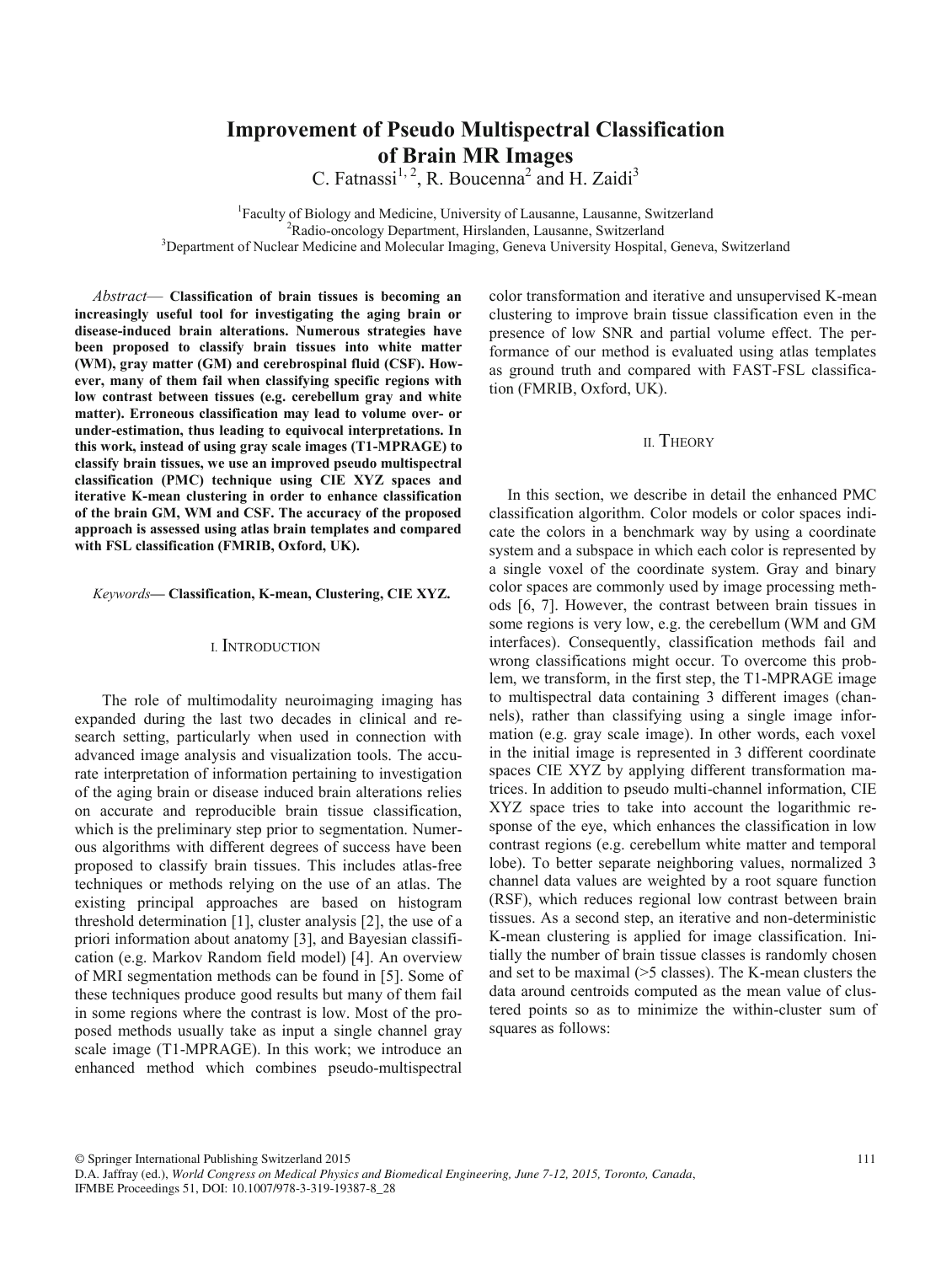$$
\arg\min \sum_{N} \sum_{i=1}^{k} \sum_{X \in S_j} \|X_i - \mu_0\|^2 \qquad (1)
$$

where  $\mu_0$  the initial mean of data points  $X_i$  within  $S_i$  partitions, *k* is the number of clusters and *N* is the 3D channel images. After assigning each pattern to the nearest cluster using Euclidian distance measure, the algorithm computes for each pattern X its membership function  $\psi(C_i | X_i)$  in each cluster  $S_i$ . This function defines the proportion of pattern  $X_i$  that belongs to the j<sup>th</sup> cluster  $C_i$ . For a minimal distance between the centroids and the data points,  $\psi(C_i|X_i)$  = {1}, otherwise the function is null. K-mean computes the cluster centroids again and updates the cluster center  $\mu_i$ :

$$
\mu_j = \frac{\sum_{i}^{n} \psi(cj \mid Xi)Xi}{\sum_{i}^{n} \psi(cj \mid Xi)} \text{ for } j = 1, \dots, k \quad (2)
$$

The algorithm repeats the classification with decreasing *k* until the cluster labels of the image does not change anymore. In order to evaluate our clustering; an error measurement is plotted versus different proposed number of clusters *k* and the plot elbow is then located. Elbow occurs at the most dramatic decrease in error measurement. The gap criterion formalizes this approach by estimating the elbow location as the number of clusters with the largest gap value. Therefore, under the gap criterion, the optimal number of clusters occurs at the solution with the largest local or global gap value within a tolerance range [9]. The gap criterion is defined as:

$$
Gap_n(k) = E_{n}^{*}\{log(W_k)\} - log(W_k) \text{ and } W_k = \sum_{i=1}^{k} \frac{1}{2n_k} D_k \tag{3}
$$

where *n* is the sample size, *k* is the cluster number and  $W_k$  is the pooled within-cluster dispersion measurement.  $n_k$  is the number of data points in cluster  $k$  and  $D_k$  is the sum of the pairwise distances for all points in cluster *k*. The expected value  $E^*_{n}$ {log( $W_k$ )} is determined by Monte Carlo sampling from a reference distribution, and  $log(W_k)$  is computed from the sample data. The optimal number of clusters is evaluated and reached based on the gap criterion and the corresponding centroid distribution. The centroid distribution is modeled beforehand using a set of 70 human brain data and a couple of simulated brain images. Each brain tissue (GM, WM and CSF) belongs to a specific distribution template. Once the optimal  $k$  is defined, the previously estimated brain tissue classes that are set randomly before are reassigned and adjusted to the new optimal classes. The enhanced PMC pipeline is illustrated in Fig. 1. The algorithm takes as input a T1 MPRAGE image and provides as output a label map of GM, WM and CSF.

## III. MATERIALS AND METHODS

To test our approach, we used 4 numerical brain atlas templates where the ground truth volumes of GM, WM and CSF are known beforehand. The numerical atlas templates were obtained from the Pediatric MRI Data Repository created by the NIH MRI Study of Normal Brain Development [8]. In addition, 10 clinical MRI studies scanned on a 3T Skyra (Siemens Healthcare, Germany) using T1- MPRAGE sequence with the following parameters: flip/TE/TR/TI/ =  $100/4/9.7/20$ ms and voxel size of  $1mm<sup>3</sup>$ was used to assess the accuracy of our classification approach. Atlas templates and *in vivo* data sets were classified into GM, WM and CSF using the proposed iterative algorithm and compared with FSL-FAST classification (FMRIB, Oxford, UK).



Fig 1 Enhanced PMC algorithm pipeline.

## IV. RESULTS AND DISCUSSION

Fig. 2 illustrates the results of PMC versus FAST-FSL classification and compared to the atlas templates (ground truth). The classification accuracy of each method was calculated and presented in Table 1. In general, both methods achieve a good brain tissue classification into 3 classes (GM, WM and CSF). However, FAST-FSL algorithm tends to underestimate the WM and CSF by 15% and overestimate the GM volume by 20%. PMC classifies brain tissues with a high accuracy  $(\leq 8\%)$ .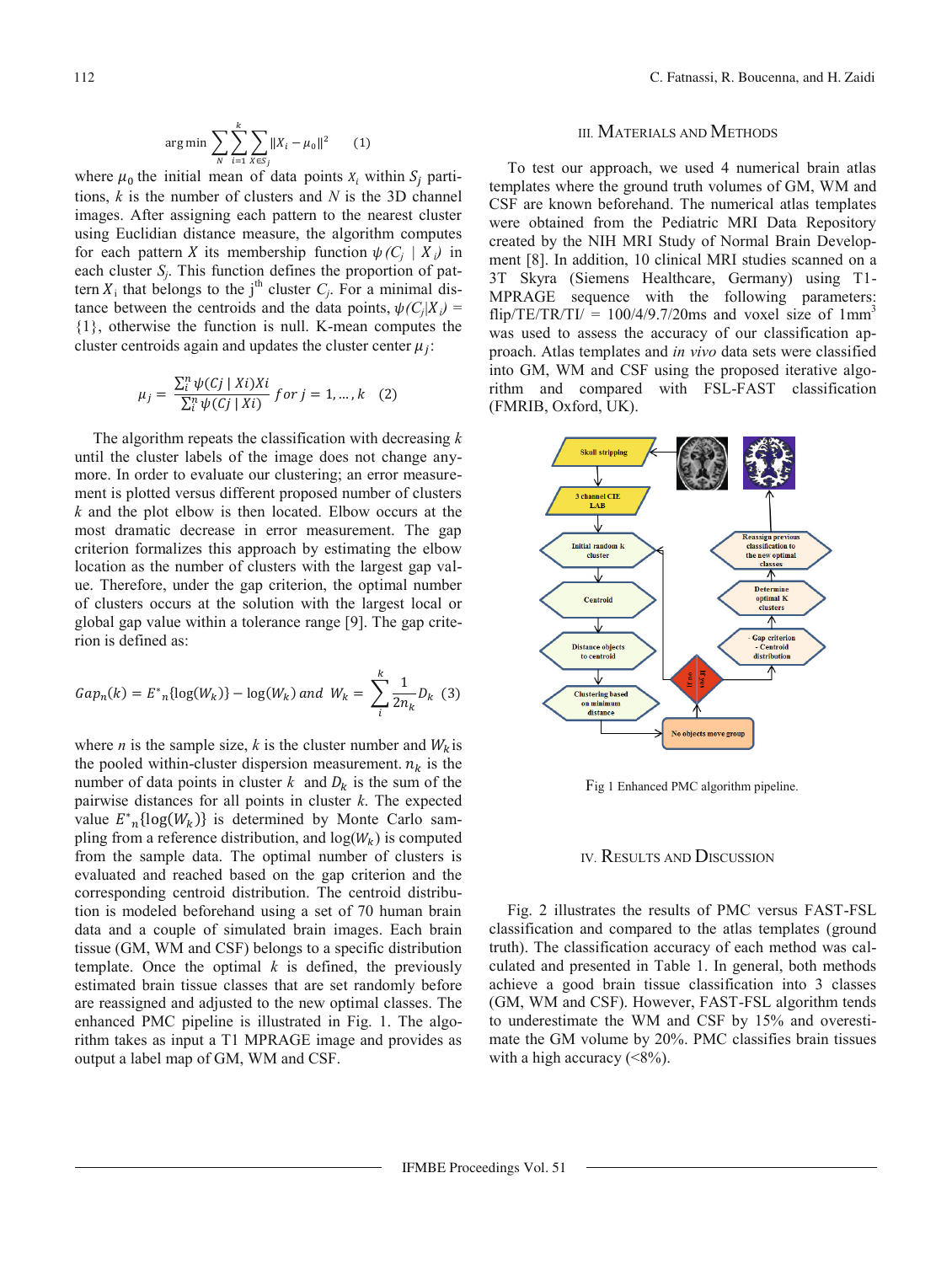Table 1 Accuracy of PMC and FAST-FSL classification [%].

|        | <b>PMC</b>                        |     |           | <b>FAST-FSL</b> |           |     |
|--------|-----------------------------------|-----|-----------|-----------------|-----------|-----|
|        | CSF                               | WM  | <b>GM</b> | CSF             | <b>WM</b> | GM  |
| Temp 1 | 103                               | 113 | 100       | 85              | 88        | 118 |
| Temp 2 | 117                               | 99  | 103       | 82              | 76        | 122 |
| Temp 3 | 104                               | 104 | 104       | 86              | 83        | 120 |
| Temp 4 | 108                               | 112 | 99        | 89              | 95        | 116 |
| Mean   | 108                               | 107 | 101       | 86              | 85        | 119 |
|        | Accuracy % ( $\sigma = \pm 0.5$ ) |     |           |                 |           |     |

The gray matter over estimation occurs in regions with low CNR and high partial volume effect (cerebellum WM and near the temporal lobe). Fig. 3 shows from left to right PMC, FAST-FSL silhouette plot and corresponding gap criterion used to define the optimal cluster numbers *k*. From FSL silhouette plot (Fig. 3 - middle), it can be noticed that most voxels in the 3 clusters have a large silhouette value, greater than 0.6, indicating that the cluster is somewhat separated from neighboring clusters. However, all clusters contain voxels with negative values, indicating that those voxels are not well separated and consequently the corresponding volumes overestimated (GM) or underestimated (WM and CSF), especially in regions with low contrast (temporal lobe region and cerebellum arbor vitae). PMC silhouette plot (Fig. 3 - left) indicates that these 3 clusters are better separated compared to FAST-FSL classification without any voxel with negative values, indicating an accurate classification of the 3 brain tissue classes. Based on the gap criterion, the optimal *k* value indicates that the optimal number of clusters is 3. Even if the maximum value of the gap criterion occurs at 5 clusters, the value at 3 clusters is within one standard error of the maximum, so the suggested optimal number of clusters is 3 (Fig. 3 - right). The PMC algorithm reassigns the previously estimated brain tissue classes to new optimal classes.



Fig 2 Atlas brain data classified using enhanced PMC and FAST-FSL compared with ground truth normalized GM, WM and CSF volumes by the total intra-cranial volumes.

For the *in vivo* data sets, Fig. 4 shows axial, sagittal and coronal slice of T1-MPRAGE and corresponding PMC and FAST-FSL classified brain maps. It should be noticed that in the cerebellum region, the arbor vitae (cerebellum WM) is better delineated and classified using the PMC approach than the FAST-FSL algorithm (see the arrows). PMC increases data dimensionality by converting each voxel into three different spectral spaces. The CIE XYZ representation provides additional information to the classifier (K-mean algorithm) and the low contrast between brain tissues is overcome even in regions suffering from low contrast (e.g. cerebellum). The algorithm takes 3-channel CIE XYZ images as input. It computes the intensity distribution and then initializes the centroids with *k* random intensities. The procedure is repeated until the cluster labels of the image do not change anymore [10]. Then data points are clustered based on the distance of their intensities from the centroid. Once the classification converges, the optimal cluster number is computed based on silhouette plot and gap criterion. The algorithm then reclusters the data points by grouping all points with the nearest centroids. The iterative version of the algorithm provides a fast and accurate classification combined with the CIE XYZ data information (less than 1 minute compared to an average of 5 minutes with FSL).